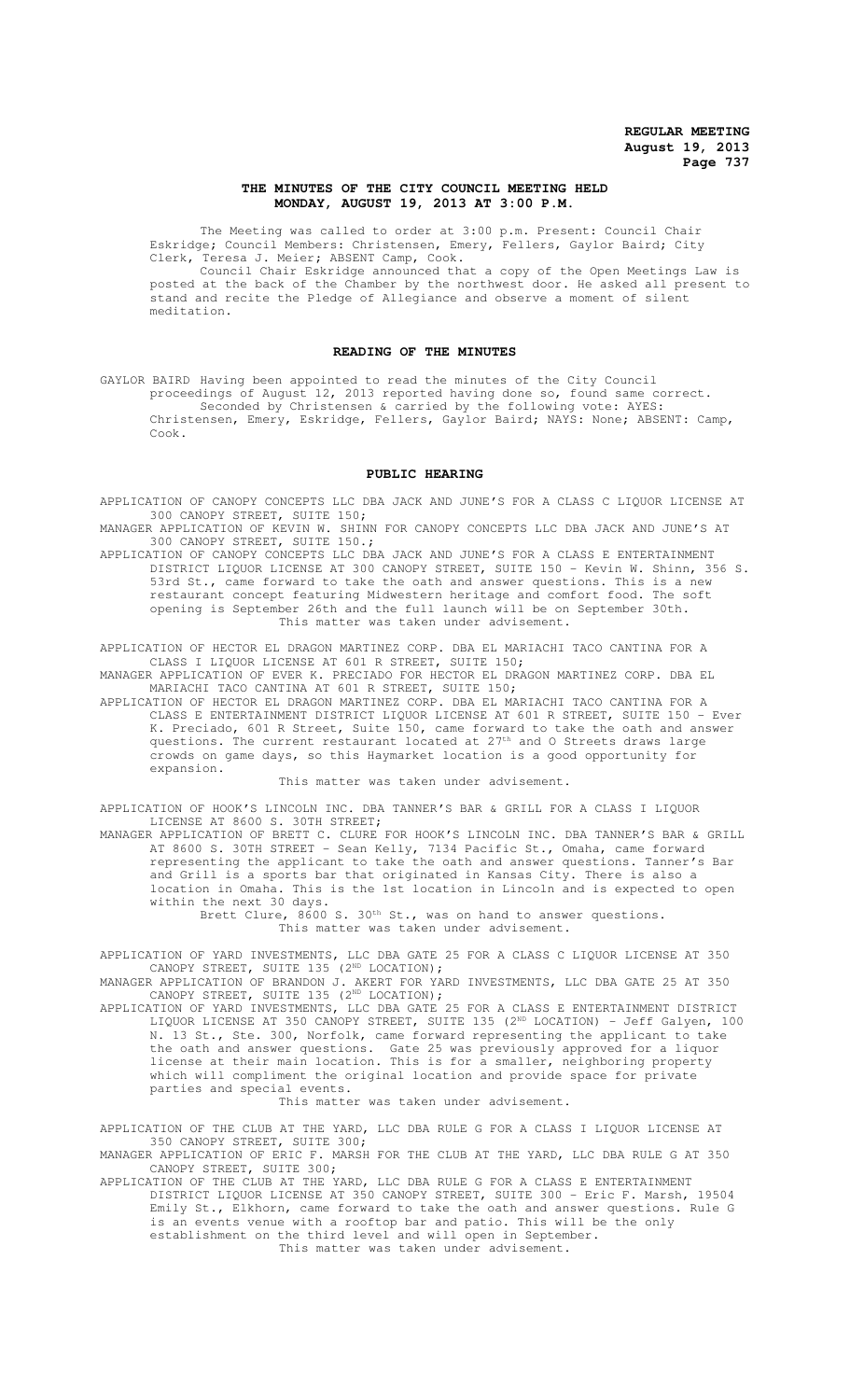APPLICATION OF THE BAR AT THE YARD, LLC DBA LONGWELL'S FOR A CLASS I LIQUOR LICENSE AT 350 CANOPY STREET, SUITE 100;

MANAGER APPLICATION OF ERIC F. MARSH FOR THE BAR AT THE YARD, LLC DBA LONGWELL'S AT 350 CANOPY STREET, SUITE 100;

APPLICATION OF THE BAR AT THE YARD, LLC DBA LONGWELL'S FOR A CLASS E ENTERTAINMENT DISTRICT LIQUOR LICENSE AT 350 CANOPY STREET, SUITE 100 - Eric F. Marsh, 19504 Emily St., Elkhorn, came forward to take the oath and answer questions. Longwell's will feature burgers, BBQ, and stuffed burgers. There will also be a café area for outdoor seating.

# This matter was taken under advisement.

APPROVING THE LABOR CONTRACT BETWEEN THE CITY AND THE AMALGAMATED TRANSIT UNION LOCAL NO. 1293 FOR A TERM EFFECTIVE AUGUST 15, 2013 THROUGH AUGUST 31, 2016 - Doug McDaniel, Director of Personnel, came forward to state the recently negotiated three year contract includes a 2.5% increase the first year, and 3.0% increase for 2014 & 2015.

## This matter was taken under advisement.

APPROVING THE 2013-2014 MAINTENANCE AND MANAGEMENT BID BUDGETS AND PROGRAM OF WORK FOR THE DOWNTOWN LINCOLN ASSOCIATION PROGRAM FOR FISCAL YEAR 2012-2013 - Dallas McGee, Urban Development, came forward to state this resolution approves the budget and maintenance for the Downtown Lincoln Association for the years 2013 and 2014 beginning in September of this year. The budgets are prepared by the Downtown Lincoln Association. Management is assessed in total to property owners. Maintenance is assessed on a shared 50/50 basis which is split with the City. It is assistance for what would otherwise be the total responsibility of the City for maintenance of streetscapes.

Bill Schmeeckle, Assurity Life, was on hand to answer questions. Terry Uland, President of Downtown Lincoln Association, came forward to answer questions. Discussion followed. This matter was taken under advisement.

APPROVING AN AMENDMENT TO AGREEMENT FOR CLEANING SERVICES FOR STARTRAN FACILITIES, BETWEEN X-TRA KLEEN INC. AND THE CITY OF LINCOLN, PURSUANT TO BID NO. 11-141, TO EXTEND THE TERM FOR AN ADDITIONAL TWO-YEAR TERM FROM AUGUST 15, 2013 THROUGH AUGUST 14, 2015 - Suzanne Siemer, Purchasing Department, came forward to answer questions.

This matter was taken under advisement.

APPROVING WATERING HOLE EAST AS A KENO SATELLITE SITE AT 8300 NORTHWOODS DRIVE - Katrina Coffee, Big Red Keno, came forward to answer questions. This location used to be Legends, so this action is to acknowledge the change in ownership. This matter was taken under advisement.

AUTHORIZING THE MAYOR TO EXECUTE AN AGREEMENT BETWEEN THE CITY OF LINCOLN AND THE STATE OF NEBRASKA DEPARTMENT OF ROADS (NDOR) TO ACCEPT NDOR FISCAL YEAR 2014 MAINTENANCE PROGRAM FUNDING OF \$2,277,000 FOR THE MAINTENANCE RESURFACING OF SELECTED STATE HIGHWAY LINKS IN THE CITY OF LINCOLN - Roger Figard, Public Works & Utilities, came forward to state Nebraska Department of Roads chose to pump dollars back into local communities. There are highways and links located within Lincoln that City staff is responsible for seeing through, and this agreement authorizes the Mayor to sign for and accept the money. These items were broken into two resolutions because the money comes from two separate funding sources. Discussion followed.

This matter was taken under advisement.

AUTHORIZING THE MAYOR TO EXECUTE AN AGREEMENT BETWEEN THE CITY OF LINCOLN AND THE STATE OF NEBRASKA DEPARTMENT OF ROADS (NDOR) TO ACCEPT NDOR FISCAL YEAR 2014 CONSTRUCTION PROGRAM FUNDING OF \$480,000 FOR THE RESURFACING OF SELECTED STATE HIGHWAY LINKS IN THE CITY OF LINCOLN - Roger Figard, Public Works & Utilities, came forward to state this is a different program each year. Engineers review areas that need work annually and bring the projects forward for follow through action. This will finish and pay for the remaining piece between  $70^{\rm th}$  and  $84^{\rm th}$ Streets on Cornhusker Highway and also for the resurfacing of Sun Valley Road. Discussion followed.

This matter was taken under advisement.

#### **COUNCIL ACTION**

#### **REPORTS OF CITY OFFICERS**

- REPORT OF BOARD OF EQUALIZATION TO THE CITY COUNCIL ON GROUP I CLERK presented said report which was placed on file in the Office of the City Clerk.
- CLERK'S LETTER AND MAYOR'S APPROVAL OF RESOLUTIONS AND ORDINANCES PASSED BY THE CITY COUNCIL ON AUGUST 5, 2013 - CLERK presented said report which was placed on file in the Office of the City Clerk. **(27-1)**
- REPORT FROM THE CITY TREASURER OF FRANCHISE TAX FOR THE MONTHS OF FEBRUARY, 2013 -JUNE, 2013 FROM BLACK HILLS/NEBRASKA GAS UTILITY CO., LLC - CLERK presented said report which was placed on file in the Office of the City Clerk. **(16-1)**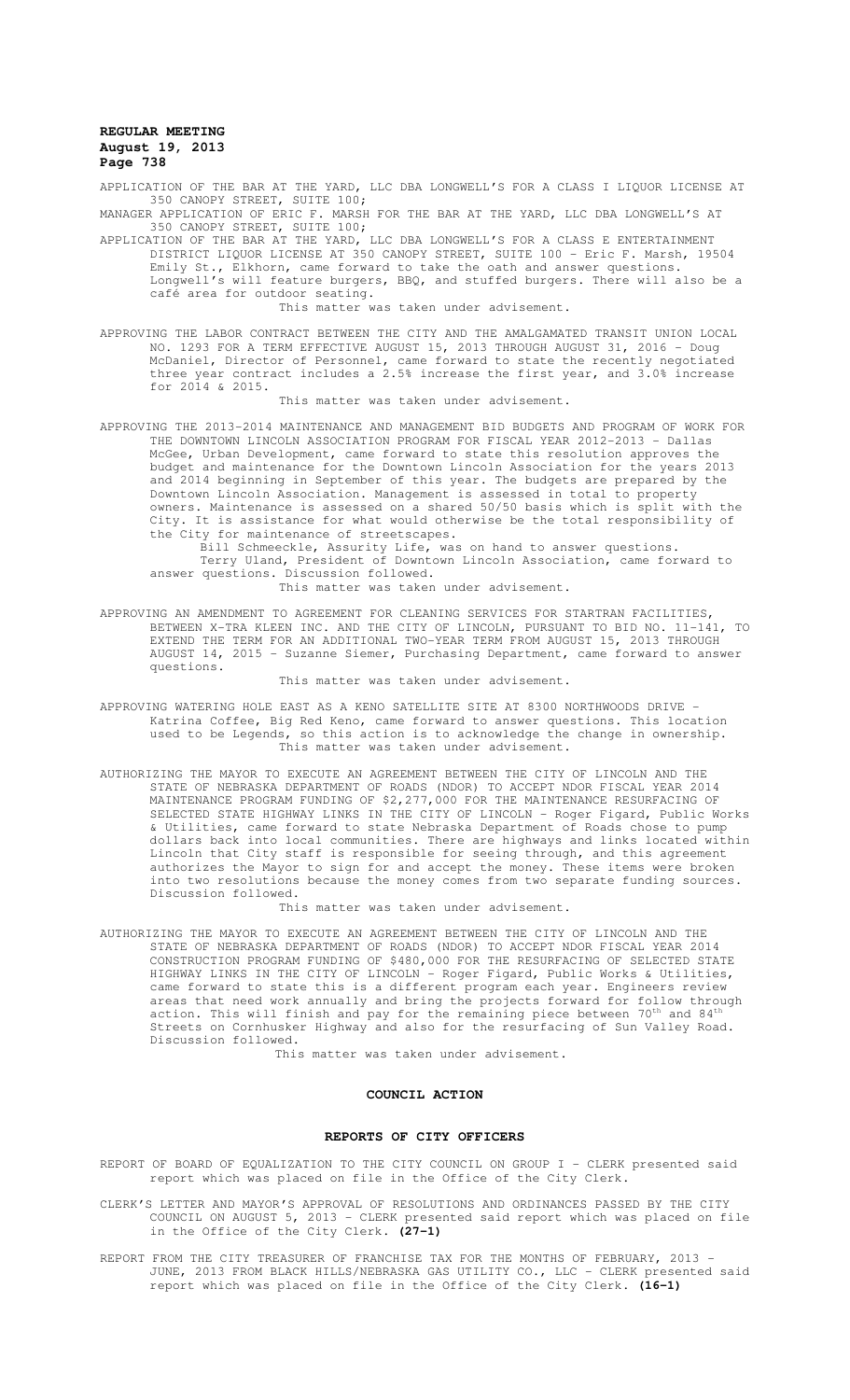- REPORT FROM THE CITY TREASURER OF FRANCHISE TAX FROM TIME WARNER CABLE FOR THE QUARTER ENDING MARCH 31, 2013 - CLERK presented said report which was placed on file in the Office of the City Clerk. **(41-2518A)**
- REPORT FROM CITY TREASURER OF THEATRE OCCUPATION TAX (INDOOR) FOR THE PERIOD OF JUNE, 2013 - MAY, 2014 FROM EDGEWOOD THEATRE, EAST PART THEATRE, LINCOLN GRAND THEATRE, SOUTH POINTE THEATRE, AND JOYO THEATRE - CLERK presented said report which was placed on file in the Office of the City Clerk. **(20A)**
- REPORT FROM CITY TREASURER OF 911 SURCHARGE FOR THE TIME PERIOD OF JANUARY, 2013 THROUGH JUNE, 2013 - CLERK presented said report which was placed on file in the Office of the City Clerk. **(20-02)**

#### **PETITIONS & COMMUNICATIONS**

REFERRALS TO THE PLANNING DEPARTMENT: Change of Zone No. 13015 - Requested by Olsson Associates, from AGR Agricultural District to R-1 Residential District, on property generally located at Frontier Road and Highway 2 (6061 and 6101 Frontier Road). Special Permit No. 1219L - Requested by Bryan Medical Center, an amendment to allow the expansion and renovation of the existing Emergency Department at Bryan Medical Center East by reducing the front yard setback along South 48th Street and the front yard setback along Sumner Street, on property generally located at South 48th Street and Sumner Street.

PLACED ON FILE IN THE OFFICE OF THE CITY CLERK: Administrative Amendment No. 13055 to Special Permit No. 1991, Pinecrest Community Unit Plan, approved by the Planning Director on August 9, 2013, requested by Patrick Mooberry, to allow covered decks to encroach within 10 feet of the rear lot line for Lots 20 and 21, Block 1, on property generally located at N. 10<sup>th</sup> St. and Morton St.

# **MISCELLANEOUS REFERRALS - NONE**

## **LIQUOR RESOLUTIONS**

APPLICATION OF STOP N SHOP INC. DBA STOP N SHOP #5 FOR A CLASS D LIQUOR LICENSE AT 2200 N. 48TH STREET - PRIOR to reading:

FELLERS Moved to continue Public Hearing with Action one week to August 26, 2013. Seconded by Emery and carried by the following vote: AYES: Christensen, Emery, Eskridge, Fellers, Gaylor Baird; NAYS: None; ABSENT: Camp, Cook.

MANAGER APPLICATION OF JASON K. LAESSIG FOR STOP N SHOP INC. DBA STOP N SHOP #5 AT 2200 N. 48TH STREET - PRIOR to reading:

FELLERS Moved to continue Public Hearing with Action one week to August 26, 2013. Seconded by Emery and carried by the following vote: AYES: Christensen, Emery, Eskridge, Fellers, Gaylor Baird; NAYS: None; ABSENT: Camp, Cook.

APPLICATION OF CANOPY CONCEPTS LLC DBA JACK AND JUNE'S FOR A CLASS C LIQUOR LICENSE AT 300 CANOPY STREET, SUITE 150 - CLERK read the following resolution, introduced by DOUG EMERY, who moved its adoption for approval:

A-87501 BE IT RESOLVED by the City Council of the City of Lincoln, Nebraska:

That after hearing duly had as required by law, consideration of the facts of this application, the Nebraska Liquor Control Act, and the pertinent City ordinances, the City Council recommends that the application of Canopy Concepts LLC dba Jack and June's for a Class "C" liquor license at 300 Canopy Street, Suite 150, Lincoln, Nebraska, for the license period ending October 31, 2013, be approved with the condition that:

1. All employees must possess a valid Responsible Beverage Server/Seller Permit as required by Section 5.04.124 of the Lincoln Municipal Code.

The premises must comply in every respect with all city and state regulations.

The City Clerk is directed to transmit a copy of this resolution to the Nebraska Liquor Control Commission.

Introduced by Doug Emery

Seconded by Gaylor Baird and carried by the following vote: AYES: Christensen, Emery, Eskridge, Fellers, Gaylor Baird; NAYS: None; ABSENT: Camp, Cook.

MANAGER APPLICATION OF KEVIN W. SHINN FOR CANOPY CONCEPTS LLC DBA JACK AND JUNE'S AT 300 CANOPY STREET, SUITE 150 - CLERK read the following resolution, introduced by DOUG EMERY, who moved its adoption for approval:

A-87502 WHEREAS, Canopy Concepts LLC dba Jack and June's located at 300 Canopy Street, Suite 150, Lincoln, Nebraska has been approved for a Retail Class "C" liquor license, and now requests that Kevin W. Shinn be named manager;

WHEREAS, Kevin W. Shinn appears to be a fit and proper person to manage said business.

NOW, THEREFORE, BE IT RESOLVED by the City Council of the City of Lincoln, Nebraska: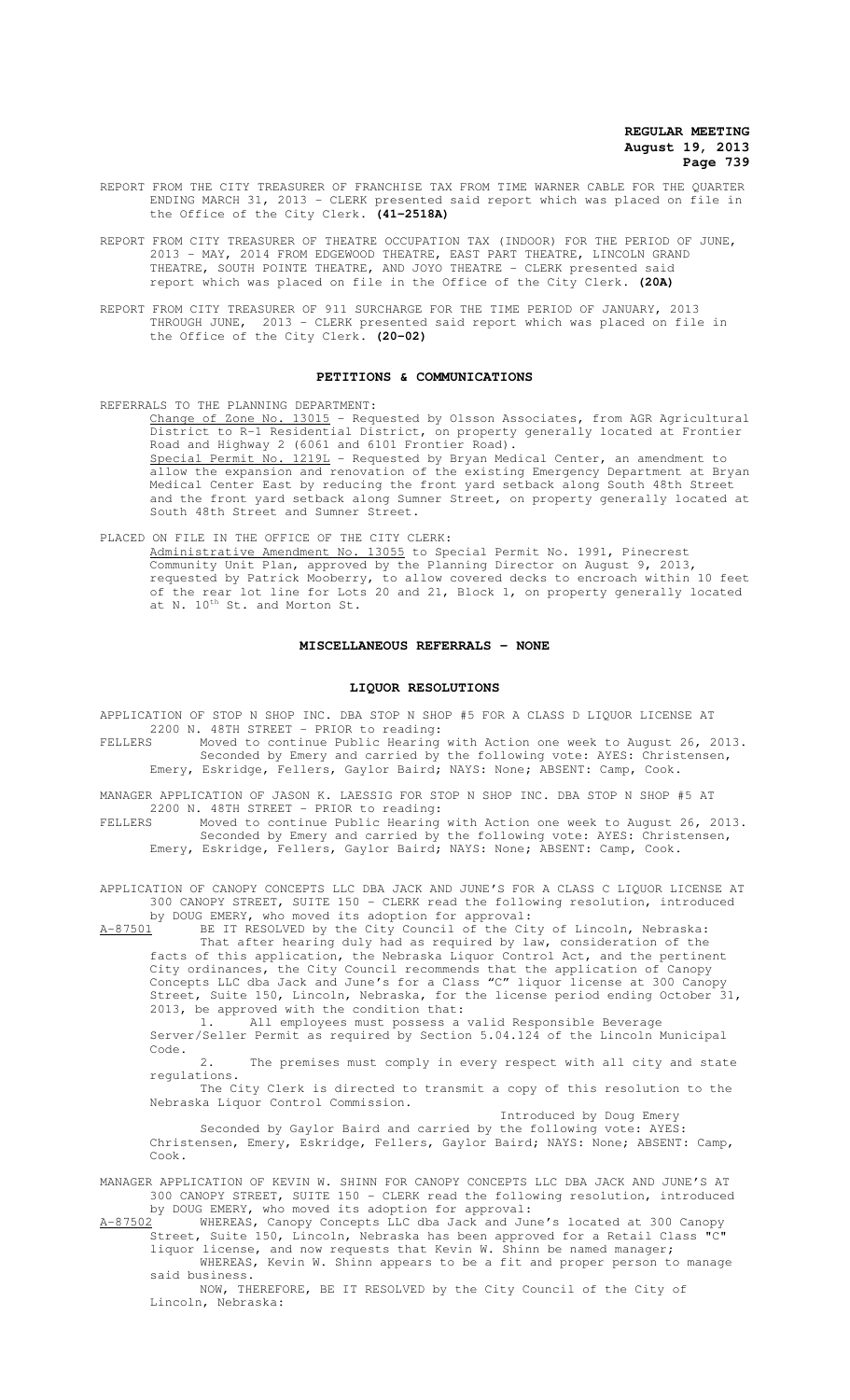That after hearing duly had as required by law, consideration of the facts of this application, the Nebraska Liquor Control Act, and the pertinent City ordinances, the City Council recommends that Kevin W. Shinn be approved as manager of this business for said licensee. The City Clerk is directed to transmit a copy of this resolution to the Nebraska Liquor Control Commission. Introduced by Doug Emery

Seconded by Gaylor Baird and carried by the following vote: AYES: Christensen, Emery, Eskridge, Fellers, Gaylor Baird; NAYS: None; ABSENT: Camp, Cook.

APPLICATION OF CANOPY CONCEPTS LLC DBA JACK AND JUNE'S FOR A CLASS E ENTERTAINMENT DISTRICT LIQUOR LICENSE AT 300 CANOPY STREET, SUITE 150 - CLERK read the following resolution, introduced by DOUG EMERY, who moved its adoption for

approval:<br><u>A-87503</u> BE

BE IT RESOLVED by the City Council of the City of Lincoln, Nebraska: That after hearing duly had as required by law, consideration of the facts of this application, the Nebraska Liquor Control Act, and the pertinent City ordinance, the City Council recommends that the application of Canopy Concepts LLC dba Jack and June's for the issuance of an Entertainment District license to the existing Class C liquor license, located at 300 Canopy Street, Suite 150, Lincoln, Nebraska, be approved with the condition that the following

conditions run with the term of the license and any renewal:<br>1. The Entertainment District License area include The Entertainment District License area includes one commons area located on the east side of Canopy Street, commonly known as the Railyard, shown in Attachment  $"A"$ .<br>2. In ad

In addition to the requirements or restrictions contained in Chapter 5.04 and 5.21 of the Lincoln Municipal Code, the Entertainment District Licence is subject to the following requirements or restrictions:

a. The commons area and sidewalk café shall be designed, constructed, and operated as presented in Attachment "A" or as modified in compliance with Chapter 5.21.010.

b. The Entertainment District License shall be bound by the restrictions and agreements contained in Resolution No. A-87257 and A-87387.

c. The City Council retains the ability to amend, suspend, revoke, or not renew the Railyard Promotional Associate's Entertainment District designation and permit subject to Chapter 5.21.030. Should the City Council amend, suspend, revoke, or decide not to renew the designation or permit, the applicant's Entertainment District License shall be automatically amended or expire as applicable.

3. The Entertainment District License manager must successfully complete the responsible beverage server training course required by Section 5.04.035 of the Lincoln Municipal Code within 30 days of approval of this resolution.

4. All employees must possess a valid Responsible Beverage Server/Seller Permit as required by Section 5.04.124 of the Lincoln Municipal Code.

5. The premises must comply in every respect with all city and state regulations.

There shall be no business or personal alcohol related offenses by the applicant within the first year after approval.

BE IT FURTHER RESOLVED that a copy of this resolution be transmitted by the City Clerk to the Nebraska Liquor Control Commission. Introduced by Doug Emery

Seconded by Gaylor Baird and carried by the following vote: AYES: Christensen, Emery, Eskridge, Fellers, Gaylor Baird; NAYS: None; ABSENT: Camp, Cook.

APPLICATION OF HECTOR EL DRAGON MARTINEZ CORP. DBA EL MARIACHI TACO CANTINA FOR A CLASS I LIQUOR LICENSE AT 601 R STREET, SUITE 150 - CLERK read the following resolution, introduced by DOUG EMERY, who moved its adoption for approval:

A-87504 BE IT RESOLVED by the City Council of the City of Lincoln, Nebraska:

That after hearing duly had as required by law, consideration of the facts of this application, the Nebraska Liquor Control Act, and the pertinent City ordinances, the City Council recommends that the application of Hector El Dragon Martinez Corp. dba El Mariachi Taco Cantina for a Class "I" liquor license at 601 R Street, Suite 150, Lincoln, Nebraska, for the license period ending April 30, 2014, be approved with the condition that:

1. All employees must possess a valid Responsible Beverage Server/Seller Permit as required by Section 5.04.124 of the Lincoln Municipal Code.

2. The premises must comply in every respect with all city and state regulations.

The City Clerk is directed to transmit a copy of this resolution to the Nebraska Liquor Control Commission.

Introduced by Doug Emery

Seconded by Gaylor Baird and carried by the following vote: AYES: Christensen, Emery, Eskridge, Fellers, Gaylor Baird; NAYS: None; ABSENT: Camp, Cook.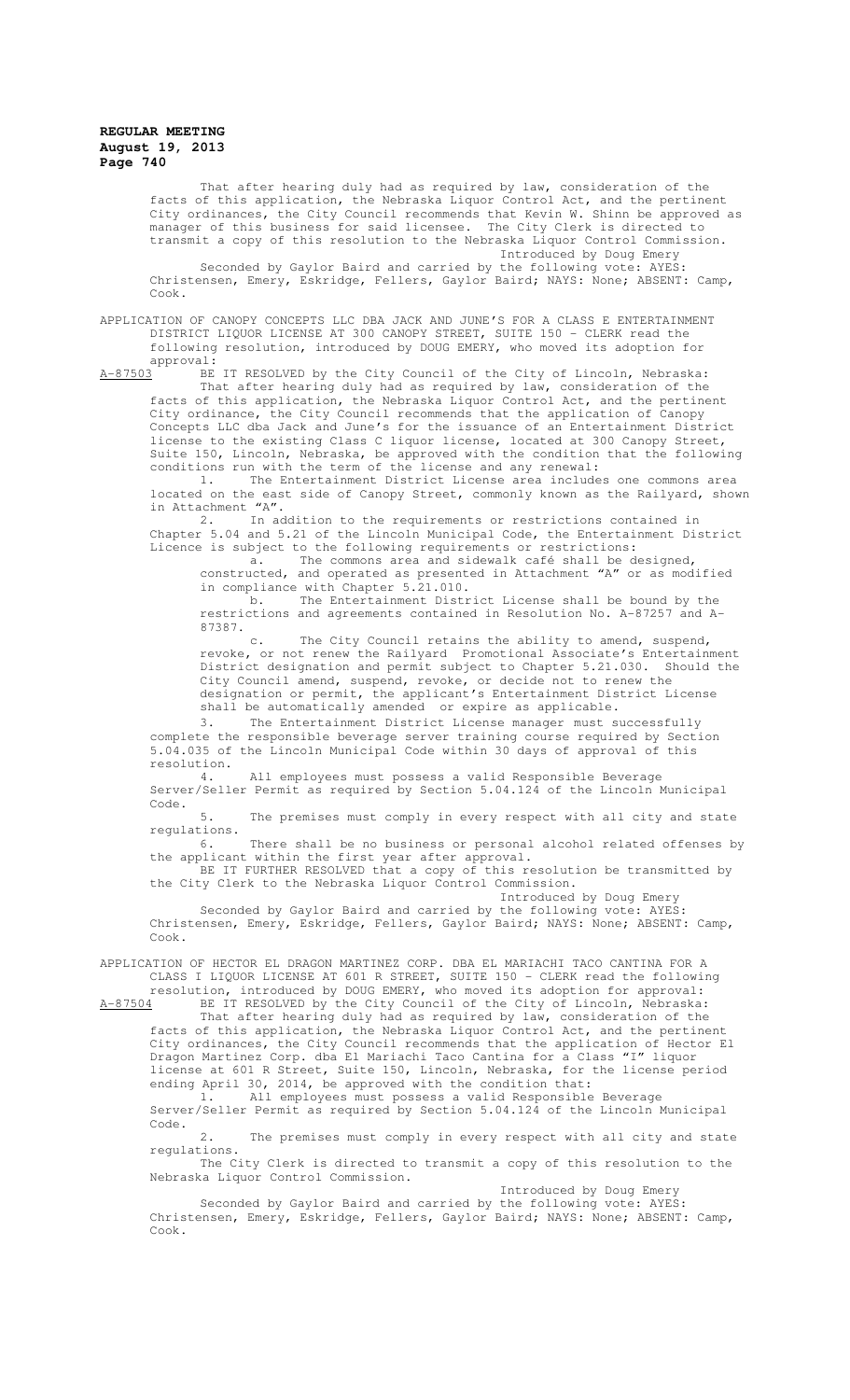MANAGER APPLICATION OF EVER K. PRECIADO FOR HECTOR EL DRAGON MARTINEZ CORP. DBA EL MARIACHI TACO CANTINA AT 601 R STREET, SUITE 150 - CLERK read the following resolution, introduced by DOUG EMERY, who moved its adoption for approval:

A-87505 WHEREAS, Hector El Dragon Martinez Corp. dba El Mariachi Taco Cantina located at 601 R Street, Suite 150, Lincoln, Nebraska has been approved for a Retail Class "I" liquor license, and now requests that Ever K. Preciado be named manager;

WHEREAS, Ever K. Preciado appears to be a fit and proper person to manage said business.

NOW, THEREFORE, BE IT RESOLVED by the City Council of the City of Lincoln, Nebraska:

That after hearing duly had as required by law, consideration of the facts of this application, the Nebraska Liquor Control Act, and the pertinent City ordinances, the City Council recommends that Ever K. Preciado be approved as manager of this business for said licensee. The City Clerk is directed to transmit a copy of this resolution to the Nebraska Liquor Control Commission. Introduced by Doug Emery

Seconded by Gaylor Baird and carried by the following vote: AYES: Christensen, Emery, Eskridge, Fellers, Gaylor Baird; NAYS: None; ABSENT: Camp, Cook.

APPLICATION OF HECTOR EL DRAGON MARTINEZ CORP. DBA EL MARIACHI TACO CANTINA FOR A CLASS E ENTERTAINMENT DISTRICT LIQUOR LICENSE AT 601 R STREET, SUITE 150 - CLERK read the following resolution, introduced by DOUG EMERY, who moved its adoption

for approval:<br><u>A-87506</u> BE IT F BE IT RESOLVED by the City Council of the City of Lincoln, Nebraska:

That after hearing duly had as required by law, consideration of the facts of this application, the Nebraska Liquor Control Act, and the pertinent City ordinance, the City Council recommends that the application of Hector El Dragon Martinez Corp. dba El Mariachi Taco Cantina for the issuance of an Entertainment District License to the existing Class I liquor license, located at 601 R Street, Suite 150, Lincoln, Nebraska, be approved with the condition that the following conditions run with the term of the license and any renewal: 1. The Entertainment District License area includes one commons area located adjacent to the Canopy Lofts and Hobson/Hyatt Place Hotel, commonly

known as the Courtyard, shown in Attachment "A" on the west side of Canopy Street.<br>2.

In addition to the requirements or restrictions contained in Chapter 5.04 and 5.21 of the Lincoln Municipal Code, the Entertainment District Licence is subject to the following requirements or restrictions:

a. The commons area and sidewalk café shall be designed, constructed, and operated as presented in Attachment "A" or as modified in compliance with Chapter 5.21.010.

b. The Entertainment District License shall be bound by the restrictions and agreements contained in Resolution No. A-87257 and A-87387.

c. The City Council retains the ability to amend, suspend, revoke, or not renew the Railyard Promotional Associate's Entertainment District designation and permit subject to Chapter 5.21.030. Should the City Council amend, suspend, revoke, or decide not to renew the designation or permit, the applicant's Entertainment District License shall be automatically amended or expire as applicable.

3. The Entertainment District License manager must successfully complete the responsible beverage server training course required by Section 5.04.035 of the Lincoln Municipal Code within 30 days of approval of this resolution.<br>4.

4. All employees must possess a valid Responsible Beverage Server/Seller Permit as required by Section 5.04.124 of the Lincoln Municipal Code.

5. The premises must comply in every respect with all city and state regulations.<br>6.

There shall be no business or personal alcohol related offenses by the applicant within the first year after approval.

BE IT FURTHER RESOLVED that a copy of this resolution be transmitted by the City Clerk to the Nebraska Liquor Control Commission.

Introduced by Doug Emery Seconded by Gaylor Baird and carried by the following vote: AYES:

Christensen, Emery, Eskridge, Fellers, Gaylor Baird; NAYS: None; ABSENT: Camp, Cook.

APPLICATION OF HOOK'S LINCOLN INC. DBA TANNER'S BAR & GRILL FOR A CLASS I LIQUOR LICENSE AT 8600 S. 30TH STREET - CLERK read the following resolution, introduced by DOUG EMERY, who moved its adoption for approval:

A-87507 WHEREAS, Hook's Lincoln Inc. dba Tanner's Bar & Grill located at 8600 S. 30th Street, Lincoln, Nebraska has been approved for a Retail Class "I" liquor license, and now requests that Brett C. Clure be named manager;

WHEREAS, Brett C. Clure appears to be a fit and proper person to manage said business.

NOW, THEREFORE, BE IT RESOLVED by the City Council of the City of Lincoln, Nebraska:

That after hearing duly had as required by law, consideration of the facts of this application, the Nebraska Liquor Control Act, and the pertinent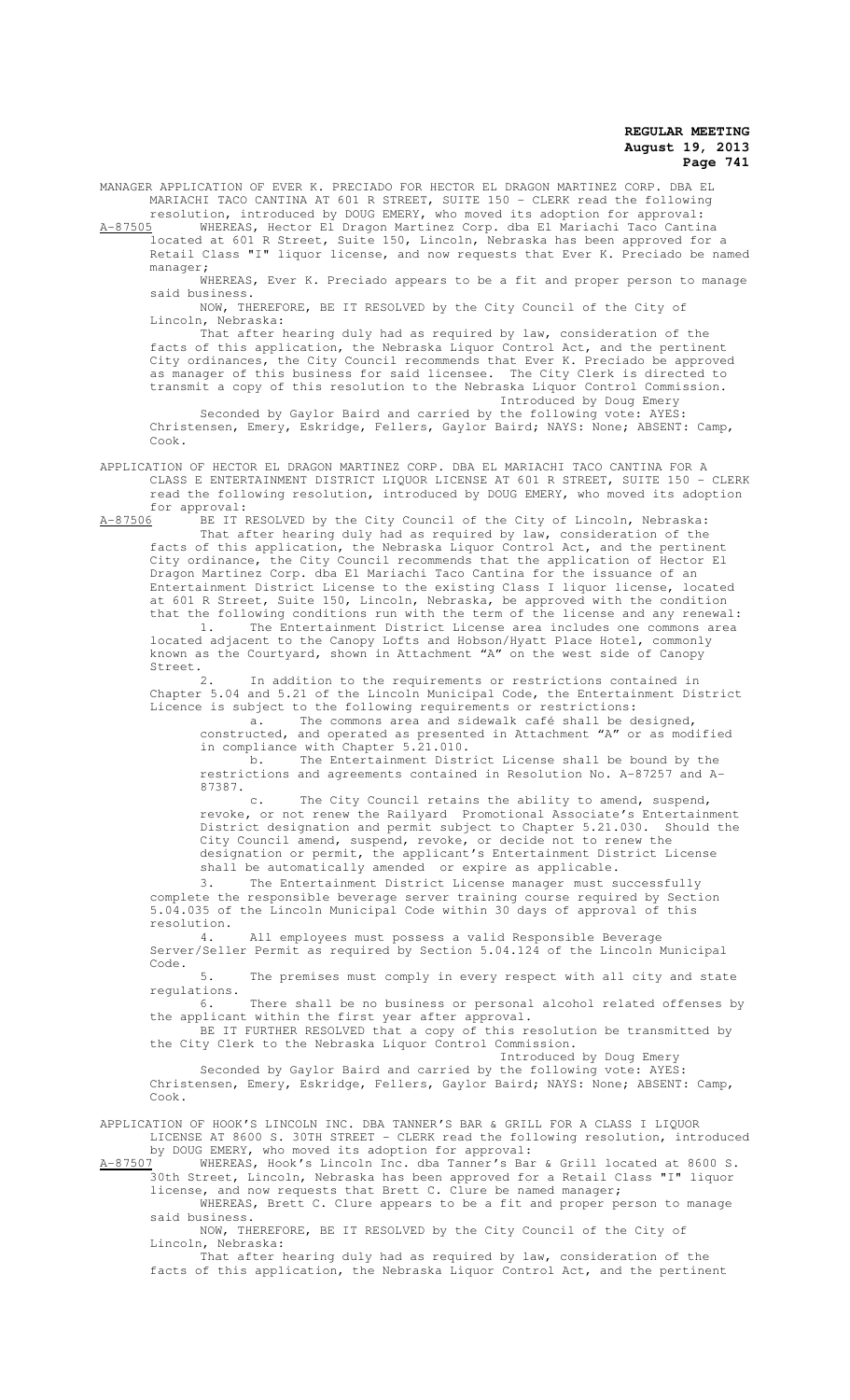City ordinances, the City Council recommends that Brett C. Clure be approved as manager of this business for said licensee. The City Clerk is directed to transmit a copy of this resolution to the Nebraska Liquor Control Commission.

Introduced by Doug Emery Seconded by Gaylor Baird and carried by the following vote: AYES: Christensen, Emery, Eskridge, Fellers, Gaylor Baird; NAYS: None; ABSENT: Camp, Cook.

MANAGER APPLICATION OF BRETT C. CLURE FOR HOOK'S LINCOLN INC. DBA TANNER'S BAR & GRILL AT 8600 S. 30TH STREET - CLERK read the following resolution, introduced by DOUG

EMERY, who moved its adoption for approval:<br>8 MHEREAS, Hook's Lincoln Inc. dba Tanner's Bar & Grill located at 8600 S. A-87508 WHEREAS, Hook's Lincoln Inc. dba Tanner's Bar & Grill located at 8600 S. 30th Street, Lincoln, Nebraska has been approved for a Retail Class "I" liquor license, and now requests that Brett C. Clure be named manager; WHEREAS, Brett C. Clure appears to be a fit and proper person to manage said business.

NOW, THEREFORE, BE IT RESOLVED by the City Council of the City of Lincoln, Nebraska:

That after hearing duly had as required by law, consideration of the facts of this application, the Nebraska Liquor Control Act, and the pertinent City ordinances, the City Council recommends that Brett C. Clure be approved as manager of this business for said licensee. The City Clerk is directed to transmit a copy of this resolution to the Nebraska Liquor Control Commission.

Introduced by Doug Emery

Seconded by Gaylor Baird and carried by the following vote: AYES: Christensen, Emery, Eskridge, Fellers, Gaylor Baird; NAYS: None; ABSENT: Camp, Cook.

APPLICATION OF YARD INVESTMENTS, LLC DBA GATE 25 FOR A CLASS C LIQUOR LICENSE AT 350 CANOPY STREET, SUITE 135 (2<sup>ND</sup> LOCATION) - CLERK read the following resolution, introduced by DOUG EMERY, who moved its adoption for approval:

A-87509 BE IT RESOLVED by the City Council of the City of Lincoln, Nebraska: That after hearing duly had as required by law, consideration of the facts of this application, the Nebraska Liquor Control Act, and the pertinent City ordinances, the City Council recommends that the application of Yard Investments, LLC dba Gate 25 for a Class "C" liquor license at 350 Canopy Street, Suite 135, Lincoln, Nebraska, for the license period ending October 31, 2013, be approved with the condition that:<br>1. Applicant must successfully c

Applicant must successfully complete the responsible beverage server training course required by Section 5.04.035 of the Lincoln Municipal Code within 30 days of approval of this resolution.

2. All employees must possess a valid Responsible Beverage Server/Seller Permit as required by Section 5.04.124 of the Lincoln Municipal Code.

3. The premises must comply in every respect with all city and state regulations.

The City Clerk is directed to transmit a copy of this resolution to the Nebraska Liquor Control Commission.

Introduced by Doug Emery

Seconded by Gaylor Baird and carried by the following vote: AYES: Christensen, Emery, Eskridge, Fellers, Gaylor Baird; NAYS: None; ABSENT: Camp, Cook.

MANAGER APPLICATION OF BRANDON J. AKERT FOR YARD INVESTMENTS, LLC DBA GATE 25 AT 350 CANOPY STREET, SUITE 135 (2<sup>ND</sup> LOCATION) - CLERK read the following resolution, introduced by DOUG EMERY, who moved its adoption for approval:

A-87510 WHEREAS, Yard Investments, LLC dba Gate 25 located at 350 Canopy Street,<br>Suite 135, Lincoln, Nebraska has been approved for a Retail Class "C" liquor .<br>Suite 135, Lincoln, Nebraska has been approved for a Retail Class "C" license, and now requests that Brandon J. Akert be named manager;

WHEREAS, Brandon J. Akert appears to be a fit and proper person to manage said business.

NOW, THEREFORE, BE IT RESOLVED by the City Council of the City of Lincoln, Nebraska:

That after hearing duly had as required by law, consideration of the facts of this application, the Nebraska Liquor Control Act, and the pertinent City ordinances, the City Council recommends that Brandon J. Akert be approved as manager of this business for said licensee. The City Clerk is directed to transmit a copy of this resolution to the Nebraska Liquor Control Commission. Introduced by Doug Emery

Seconded by Gaylor Baird and carried by the following vote: AYES: Christensen, Emery, Eskridge, Fellers, Gaylor Baird; NAYS: None; ABSENT: Camp, Cook.

APPLICATION OF YARD INVESTMENTS, LLC DBA GATE 25 FOR A CLASS E ENTERTAINMENT DISTRICT LIQUOR LICENSE AT 350 CANOPY STREET, SUITE 135  $(2^{ND}$  LOCATION) - CLERK read the following resolution, introduced by DOUG EMERY, who moved its adoption for  $approual: A-87511$  BE

BE IT RESOLVED by the City Council of the City of Lincoln, Nebraska: That after hearing duly had as required by law, consideration of the facts of this application, the Nebraska Liquor Control Act, and the pertinent City ordinance, the City Council recommends that the application of Yard Investments, LLC dba Gate 25 for the issuance of an Entertainment District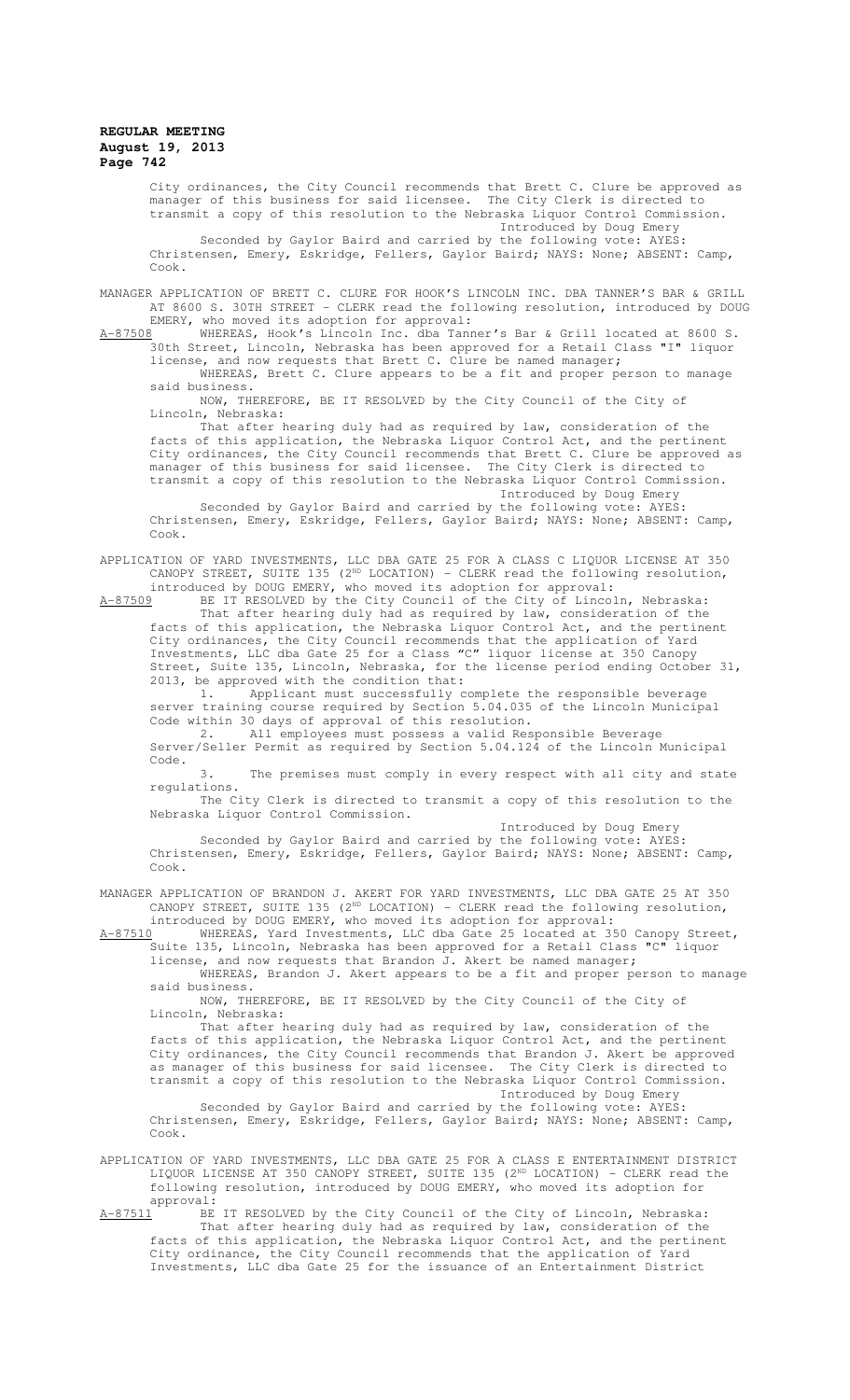License to the existing Class I liquor license, located at 350 Canopy Street, Suite 135, Lincoln, Nebraska, be approved with the condition that the following conditions run with the term of the license and any renewal:

1. The Entertainment District License area includes one commons area located on the east side of Canopy Street, commonly known as the Railyard, shown in Attachment "A".

2. In addition to the requirements or restrictions contained in Chapter 5.04 and 5.21 of the Lincoln Municipal Code, the Entertainment District Licence is subject to the following requirements or restrictions:

a. The commons area and sidewalk café shall be designed, constructed, and operated as presented in Attachment "A" or as modified in compliance with Chapter 5.21.010.

b. The Entertainment District License shall be bound by the restrictions and agreements contained in Resolution No. A-87257 and A-87387.<br>c.

The City Council retains the ability to amend, suspend, revoke, or not renew the Railyard Promotional Associate's Entertainment District designation and permit subject to Chapter 5.21.030. Should the City Council amend, suspend, revoke, or decide not to renew the designation or permit, the applicant's Entertainment District License shall be automatically amended or expire as applicable.

3. The Entertainment District License manager must successfully complete the responsible beverage server training course required by Section 5.04.035 of the Lincoln Municipal Code within 30 days of approval of this resolution.

4. All employees must possess a valid Responsible Beverage Server/Seller Permit as required by Section 5.04.124 of the Lincoln Municipal Code.

5. The premises must comply in every respect with all city and state regulations.

6. There shall be no business or personal alcohol related offenses by the applicant within the first year after approval.

BE IT FURTHER RESOLVED that a copy of this resolution be transmitted by the City Clerk to the Nebraska Liquor Control Commission.

Introduced by Doug Emery Seconded by Gaylor Baird and carried by the following vote: AYES: Christensen, Emery, Eskridge, Fellers, Gaylor Baird; NAYS: None; ABSENT: Camp, Cook.

APPLICATION OF THE CLUB AT THE YARD, LLC DBA RULE G FOR A CLASS I LIQUOR LICENSE AT 350 CANOPY STREET, SUITE 300 - CLERK read the following resolution, introduced by DOUG EMERY, who moved its adoption for approval:<br>A-87512 BE IT RESOLVED by the City Council of the Cit

BE IT RESOLVED by the City Council of the City of Lincoln, Nebraska: That after hearing duly had as required by law, consideration of the facts of this application, the Nebraska Liquor Control Act, and the pertinent City ordinances, the City Council recommends that the application of The Bar at the Yard, LLC dba Rule G for a Class "I" liquor license at 350 Canopy Street, Suite 300, Lincoln, Nebraska, for the license period ending April 30, 2014, be approved with the condition that:<br>1. Applicant must succe

Applicant must successfully complete the responsible beverage server training course required by Section 5.04.035 of the Lincoln Municipal Code within 30 days of approval of this resolution.

2. All employees must possess a valid Responsible Beverage Server/Seller Permit as required by Section 5.04.124 of the Lincoln Municipal Code.

3. The premises must comply in every respect with all city and state regulations.

The City Clerk is directed to transmit a copy of this resolution to the Nebraska Liquor Control Commission.

Introduced by Doug Emery

Seconded by Gaylor Baird and carried by the following vote: AYES: Christensen, Emery, Eskridge, Fellers, Gaylor Baird; NAYS: None; ABSENT: Camp, Cook.

MANAGER APPLICATION OF ERIC F. MARSH FOR THE CLUB AT THE YARD, LLC DBA RULE G AT 350 CANOPY STREET, SUITE 300 - CLERK read the following resolution, introduced by DOUG EMERY, who moved its adoption for approval:

A-87513 WHEREAS, The Bar at the Yard, LLC dba Rule G located at 350 Canopy Street, Suite 300, Lincoln, Nebraska has been approved for a Retail Class "I"

liquor license, and now requests that Eric F. Marsh be named manager; WHEREAS, Eric F. Marsh appears to be a fit and proper person to manage said business.

NOW, THEREFORE, BE IT RESOLVED by the City Council of the City of Lincoln, Nebraska:

That after hearing duly had as required by law, consideration of the facts of this application, the Nebraska Liquor Control Act, and the pertinent City ordinances, the City Council recommends that Eric F. Marsh be approved as manager of this business for said licensee. The City Clerk is directed to transmit a copy of this resolution to the Nebraska Liquor Control Commission.

Introduced by Doug Emery

Seconded by Gaylor Baird and carried by the following vote: AYES: Christensen, Emery, Eskridge, Fellers, Gaylor Baird; NAYS: None; ABSENT: Camp, Cook.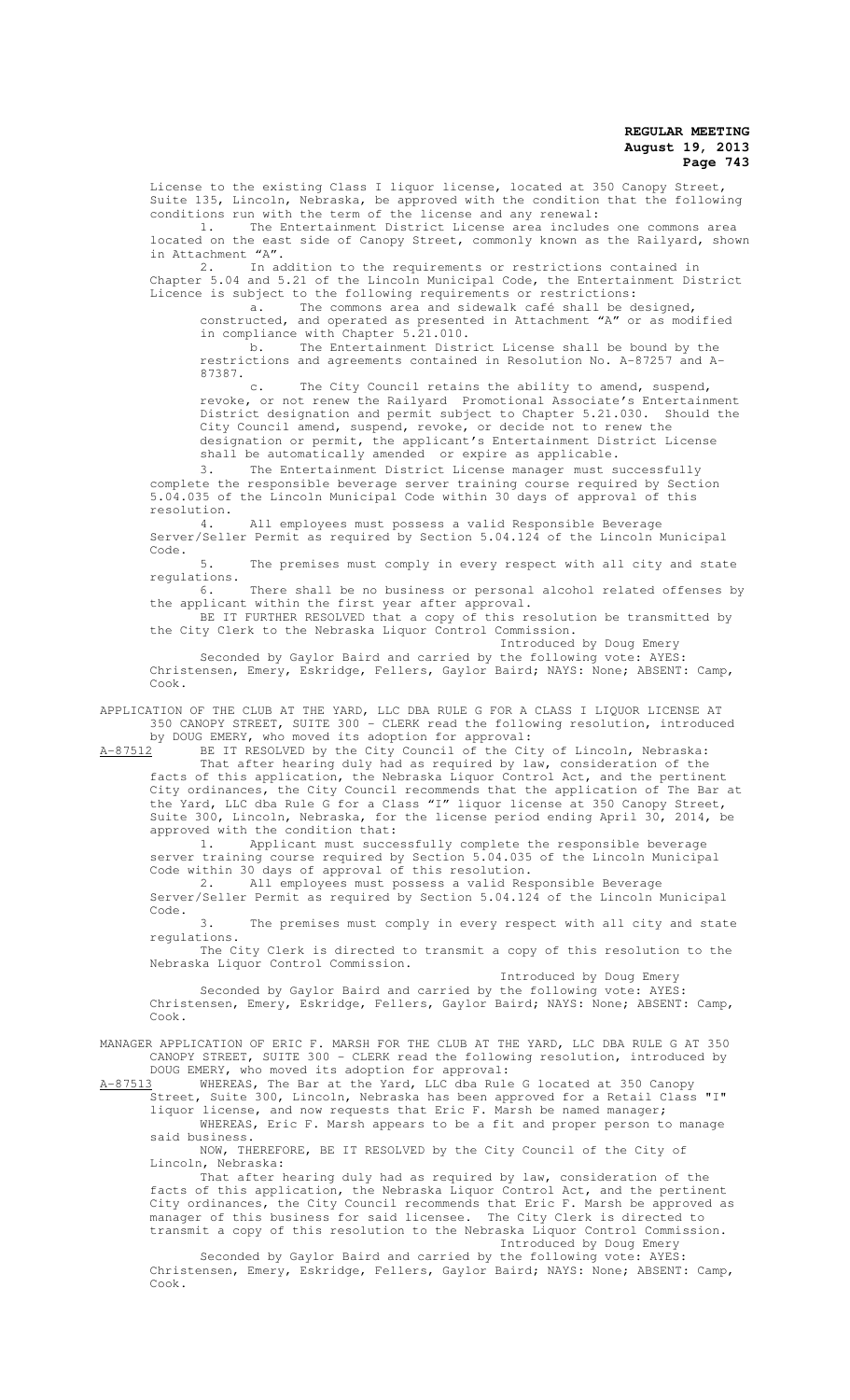APPLICATION OF THE CLUB AT THE YARD, LLC DBA RULE G FOR A CLASS E ENTERTAINMENT DISTRICT LIQUOR LICENSE AT 350 CANOPY STREET, SUITE 300 - CLERK read the following resolution, introduced by DOUG EMERY, who moved its adoption for approval:<br> $A-87514$  BE

A-87514 BE IT RESOLVED by the City Council of the City of Lincoln, Nebraska: That after hearing duly had as required by law, consideration of the facts of this application, the Nebraska Liquor Control Act, and the pertinent City ordinance, the City Council recommends that the application of The Bar at the Yard, LLC dba Rule G for the issuance of an Entertainment District License to the existing Class I liquor license, located at 350 Canopy Street, Suite 300, Lincoln, Nebraska, be approved with the condition that the following conditions run with the term of the license and any renewal:

1. The Entertainment District License area includes one commons area located on the east side of Canopy Street, commonly known as the Railyard, shown in Attachment "A".

2. In addition to the requirements or restrictions contained in Chapter 5.04 and 5.21 of the Lincoln Municipal Code, the Entertainment District Licence is subject to the following requirements or restrictions:

a. The commons area and sidewalk café shall be designed, constructed, and operated as presented in Attachment "A" or as modified in compliance with Chapter 5.21.010.

b. The Entertainment District License shall be bound by the restrictions and agreements contained in Resolution No. A-87257 and A-87387.

c. The City Council retains the ability to amend, suspend, revoke, or not renew the Railyard Promotional Associate's Entertainment District designation and permit subject to Chapter 5.21.030. Should the City Council amend, suspend, revoke, or decide not to renew the designation or permit, the applicant's Entertainment District License shall be automatically amended or expire as applicable.

3. The Entertainment District License manager must successfully complete the responsible beverage server training course required by Section 5.04.035 of the Lincoln Municipal Code within 30 days of approval of this resolution.

4. All employees must possess a valid Responsible Beverage Server/Seller Permit as required by Section 5.04.124 of the Lincoln Municipal Code.

5. The premises must comply in every respect with all city and state regulations.

6. There shall be no business or personal alcohol related offenses by the applicant within the first year after approval.

BE IT FURTHER RESOLVED that a copy of this resolution be transmitted by the City Clerk to the Nebraska Liquor Control Commission.

Introduced by Doug Emery Seconded by Gaylor Baird and carried by the following vote: AYES: Christensen, Emery, Eskridge, Fellers, Gaylor Baird; NAYS: None; ABSENT: Camp, Cook.

APPLICATION OF THE BAR AT THE YARD, LLC DBA LONGWELL'S FOR A CLASS I LIQUOR LICENSE AT 350 CANOPY STREET, SUITE 100 - CLERK read the following resolution, introduced

by DOUG EMERY, who moved its adoption for approval:<br>A-87515 BE IT RESOLVED by the City Council of the Cit A-87515 BE IT RESOLVED by the City Council of the City of Lincoln, Nebraska:

That after hearing duly had as required by law, consideration of the facts of this application, the Nebraska Liquor Control Act, and the pertinent City ordinances, the City Council recommends that the application of The Bar at the Yard, LLC dba Longwell's for a Class "I" liquor license at 350 Canopy Street, Suite 100, Lincoln, Nebraska, for the license period ending April 30, 2014, be approved with the condition that:

1. Applicant must successfully complete the responsible beverage server training course required by Section 5.04.035 of the Lincoln Municipal Code within 30 days of approval of this resolution.

2. All employees must possess a valid Responsible Beverage Server/Seller Permit as required by Section 5.04.124 of the Lincoln Municipal Code.

3. The premises must comply in every respect with all city and state regulations.

The City Clerk is directed to transmit a copy of this resolution to the Nebraska Liquor Control Commission.

Introduced by Doug Emery

Seconded by Gaylor Baird and carried by the following vote: AYES: Christensen, Emery, Eskridge, Fellers, Gaylor Baird; NAYS: None; ABSENT: Camp, Cook.

MANAGER APPLICATION OF ERIC F. MARSH FOR THE BAR AT THE YARD, LLC DBA LONGWELL'S AT 350 CANOPY STREET, SUITE 100 - CLERK read the following resolution, introduced by DOUG EMERY, who moved its adoption for approval:

A-87516 WHEREAS, The Bar at the Yard, LLC dba Longwell's located at 350 Canopy Street, Suite 100, Lincoln, Nebraska has been approved for a Retail Class

liquor license, and now requests that Eric F. Marsh be named manager; WHEREAS, Eric F. Marsh appears to be a fit and proper person to manage said business.

NOW, THEREFORE, BE IT RESOLVED by the City Council of the City of Lincoln, Nebraska: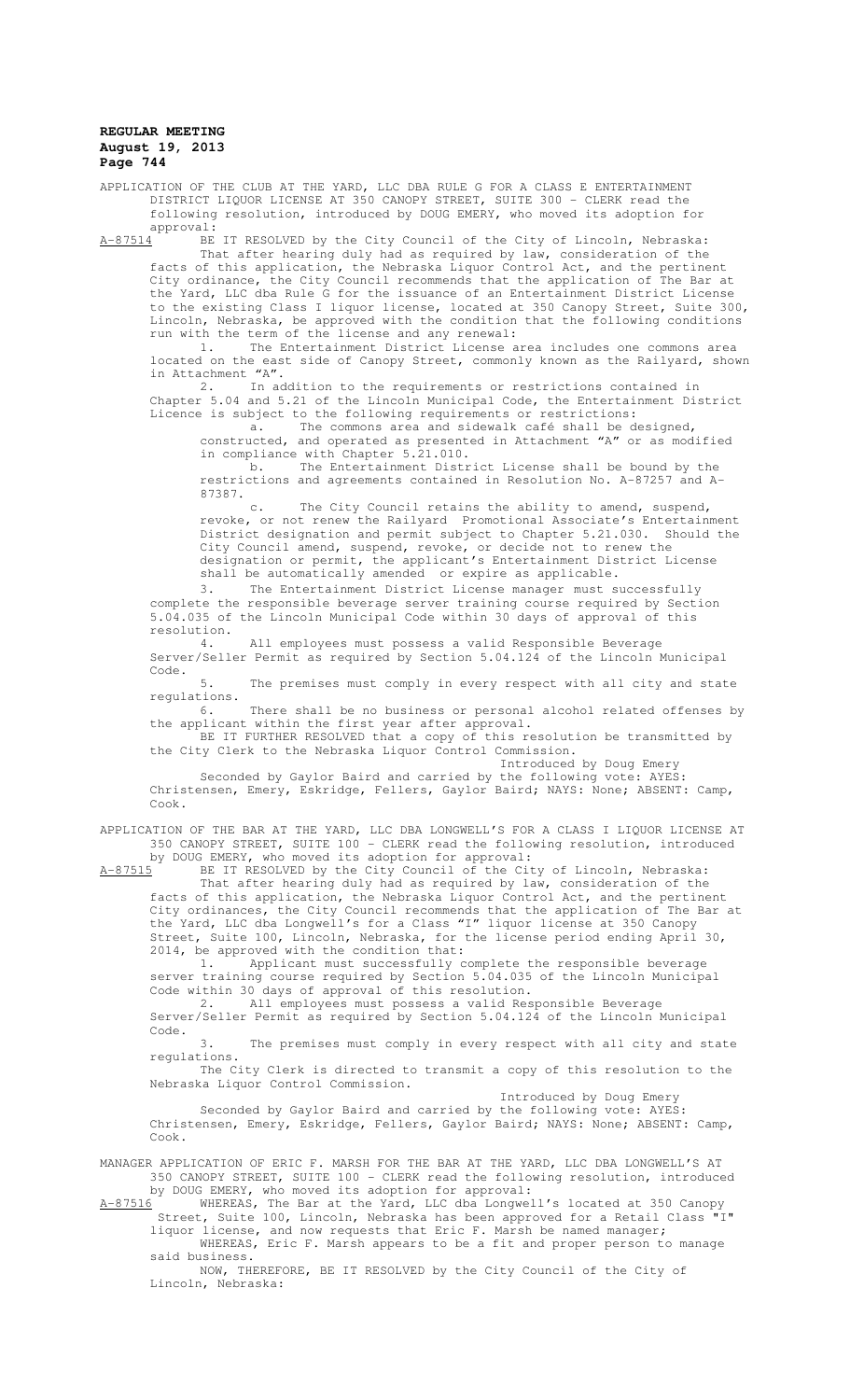That after hearing duly had as required by law, consideration of the facts of this application, the Nebraska Liquor Control Act, and the pertinent City ordinances, the City Council recommends that Eric F. Marsh be approved as manager of this business for said licensee. The City Clerk is directed to transmit a copy of this resolution to the Nebraska Liquor Control Commission. Introduced by Doug Emery

Seconded by Gaylor Baird and carried by the following vote: AYES: Christensen, Emery, Eskridge, Fellers, Gaylor Baird; NAYS: None; ABSENT: Camp, Cook.

APPLICATION OF THE BAR AT THE YARD, LLC DBA LONGWELL'S FOR A CLASS E ENTERTAINMENT DISTRICT LIQUOR LICENSE AT 350 CANOPY STREET, SUITE 100 - CLERK read the following resolution, introduced by DOUG EMERY, who moved its adoption for

approval:<br><u>A-87517</u> BE BE IT RESOLVED by the City Council of the City of Lincoln, Nebraska: That after hearing duly had as required by law, consideration of the facts of this application, the Nebraska Liquor Control Act, and the pertinent City ordinance, the City Council recommends that the application of The Bar at the Yard, LLC dba Longwell's for the issuance of an Entertainment District

License to the existing Class I liquor license, located at 350 Canopy Street, Suite 100, Lincoln, Nebraska, be approved with the condition that the following conditions run with the term of the license and any renewal:<br>1. The Entertainment District License area include The Entertainment District License area includes one commons area

located on the east side of Canopy Street, commonly known as the Railyard, shown in Attachment "A".

2. In addition to the requirements or restrictions contained in Chapter 5.04 and 5.21 of the Lincoln Municipal Code, the Entertainment District Licence is subject to the following requirements or restrictions:

a. The commons area and sidewalk café shall be designed, constructed, and operated as presented in Attachment "A" or as modified in compliance with Chapter 5.21.010.

b. The Entertainment District License shall be bound by the restrictions and agreements contained in Resolution No. A-87257 and A-87387.

c. The City Council retains the ability to amend, suspend, revoke, or not renew the Railyard Promotional Associate's Entertainment District designation and permit subject to Chapter 5.21.030. Should the City Council amend, suspend, revoke, or decide not to renew the designation or permit, the applicant's Entertainment District License shall be automatically amended or expire as applicable.

3. The Entertainment District License manager must successfully complete the responsible beverage server training course required by Section 5.04.035 of the Lincoln Municipal Code within 30 days of approval of this resolution.

4. All employees must possess a valid Responsible Beverage Server/Seller Permit as required by Section 5.04.124 of the Lincoln Municipal Code.

5. The premises must comply in every respect with all city and state regulations.

There shall be no business or personal alcohol related offenses by the applicant within the first year after approval.

BE IT FURTHER RESOLVED that a copy of this resolution be transmitted by the City Clerk to the Nebraska Liquor Control Commission. Introduced by Doug Emery

Seconded by Gaylor Baird and carried by the following vote: AYES: Christensen, Emery, Eskridge, Fellers, Gaylor Baird; NAYS: None; ABSENT: Camp, Cook.

# **ORDINANCES - 2ND READING & RELATED RESOLUTIONS (as required) - NONE**

#### **PUBLIC HEARING - RESOLUTIONS**

APPROVING THE LABOR CONTRACT BETWEEN THE CITY AND THE AMALGAMATED TRANSIT UNION LOCAL NO. 1293 FOR A TERM EFFECTIVE AUGUST 15, 2013 THROUGH AUGUST 31, 2016 - CLERK read the following resolution, introduced by Trent Fellers, who moved its

adoption:<br><u>A-87518</u> BE A-87518 BE IT RESOLVED by the City Council of the City of Lincoln, Nebraska: That the attached labor contract between the City of Lincoln and the Amalgamated Transit Union Local No. 1293 to be effective August 15, 2013 through August 31, 2016, is hereby approved, and the Mayor is authorized to execute the same on behalf of the City.

Introduced by Trent Fellers Seconded by Emery and carried by the following vote: Christensen, Emery, Eskridge, Fellers, Gaylor Baird; NAYS: None; ABSENT: Camp, Cook.

APPROVING THE 2013-2014 MAINTENANCE AND MANAGEMENT BID BUDGETS AND PROGRAM OF WORK FOR THE DOWNTOWN LINCOLN ASSOCIATION PROGRAM FOR FISCAL YEAR 2012-2013 - CLERK read the following resolution, introduced by Trent Fellers, who moved its adoption:

A-87519 WHEREAS, the City of Lincoln has entered into a contract with the Downtown Lincoln Association for the provision of services within various downtown business improvement districts; and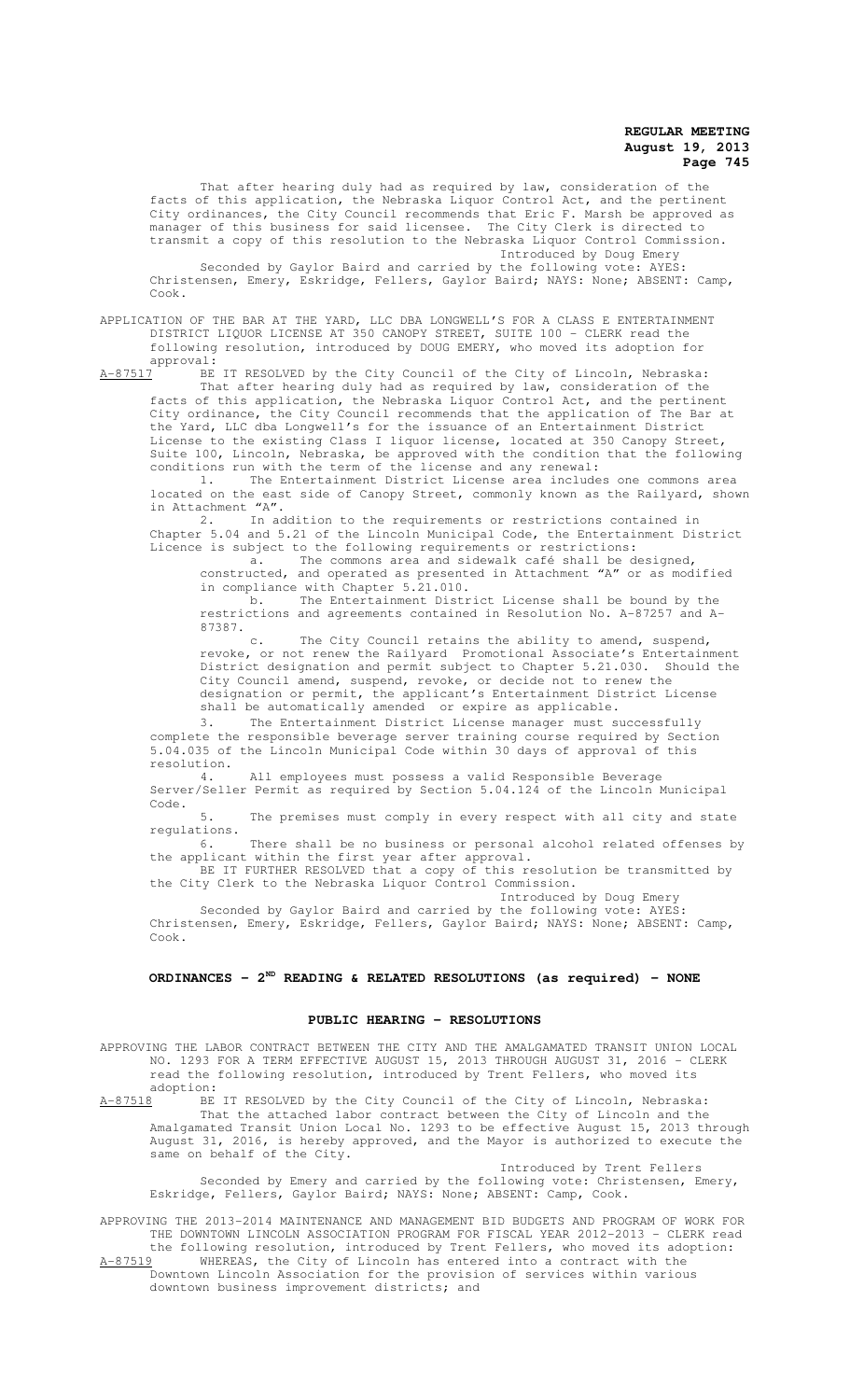WHEREAS, said contract requires the submittal of a work plan and annual budgets for work to be performed in the Downtown Management and Maintenance Districts by the Downtown Lincoln Association.<br>NOW, THEREFORE, BE IT RESOLVED by the C

THEREFORE, BE IT RESOLVED by the City Council of the City of Lincoln, Nebraska:

That the attached 2013-2014 Maintenance and Management BID Budgets and Program of Work for the Downtown Lincoln Association Program for the period of September 1, 2013 to August 31, 2014 which is attached hereto and marked as Attachment "A" is hereby approved.

Introduced by Trent Fellers Seconded by Emery and carried by the following vote: Christensen, Emery, Eskridge, Fellers, Gaylor Baird; NAYS: None; ABSENT: Camp, Cook.

APPROVING AN AMENDMENT TO AGREEMENT FOR CLEANING SERVICES FOR STARTRAN FACILITIES, BETWEEN X-TRA KLEEN INC. AND THE CITY OF LINCOLN, PURSUANT TO BID NO. 11-141, TO EXTEND THE TERM FOR AN ADDITIONAL TWO-YEAR TERM FROM AUGUST 15, 2013 THROUGH AUGUST 14, 2015 - CLERK read the following resolution, introduced by Trent Fellers, who moved its adoption:

A-87520 BE IT RESOLVED by the City Council of the City of Lincoln, Nebraska: That the Amendment to Agreement for Cleaning Services for StarTran Facilities between X-Tra Kleen Inc. and the City of Lincoln, pursuant to Bid No. 11-141, to extend the term for an additional two-year term from August 15, 2013 through August 14, 2015, upon the terms and conditions as set forth in said Amendment to Agreement, is hereby approved and the Mayor is authorized to execute the same on behalf of the City of Lincoln.

Introduced by Trent Fellers Seconded by Emery and carried by the following vote: Christensen, Emery, Eskridge, Fellers, Gaylor Baird; NAYS: None; ABSENT: Camp, Cook.

APPROVING THE EXTENSION OF THE MANAGEMENT AGREEMENT BETWEEN THE CITY AND SMG FOR MANAGEMENT, MARKETING, ENTERTAINMENT, ADMINISTRATION, AND PROCUREMENT SERVICES FOR PERSHING MUNICIPAL AUDITORIUM FOR A TERM OF SEPTEMBER 1, 2013 THROUGH OCTOBER 31, 2014 - CLERK read the following resolution, introduced by Trent Fellers, who moved its adoption:

A-87521 BE IT RESOLVED by the City Council of the City of Lincoln, Nebraska: That the First Amendment to Management Agreement for Pershing Auditorium between the City of Lincoln and SMG to extend the management, marketing, entertainment, administration, and procurement services for Pershing Municipal Auditorium for a 14 month term from September 1, 2013 through October 31, 2014, upon the terms and conditions as set forth in said First Amendment to Management Agreement, is hereby approved and the Mayor is authorized to execute the same on behalf of the City of Lincoln.

The City Clerk is directed to return a fully executed copy of the First Amendment to Management Agreement to Tom Lorenz at Pershing Auditorium.

Introduced by Trent Fellers Seconded by Emery and carried by the following vote: Christensen, Emery, Eskridge, Fellers, Gaylor Baird; NAYS: None; ABSENT: Camp, Cook.

APPROVING WATERING HOLE EAST AS A KENO SATELLITE SITE AT 8300 NORTHWOODS DRIVE - PRIOR to reading:

GAYLOR BAIRD Moved to Amend Bill No. 13R-178 in the following manner:

1. On line 15, delete "Bunners" and insert in lieu thereof Matering Hole East.

Seconded by Fellers and carried by the following vote: AYES: Christensen, Emery, Eskridge, Fellers, Gaylor Baird; NAYS: None; ABSENT: Camp, Cook.

CLERK Read the following resolution, introduced by Trent Fellers, who moved its adoption as amended:<br>A-87522 WHEREAS, the

WHEREAS, the City of Lincoln and the County of Lancaster, Nebraska have entered into an Interlocal Agreement for the purpose of providing for a joint City-County keno lottery; and

WHEREAS, the City has entered into a contract for the operation of a keno type lottery with EHPV Lottery Services, LLC, a Nebraska limited liability company; and

WHEREAS, Section 5 of the Interlocal Agreement and Section 3(b) of the Keno Contract grant the City the authority to approve all satellite locations within the corporate limits of Lincoln; and

WHEREAS, all requirements under the Interlocal Agreement and the Keno Contract governing the establishment and location of keno satellite sites have been met.

NOW, THEREFORE, BE IT RESOLVED by the City Council of the City of Lincoln, Nebraska that a keno satellite site is hereby authorized at the location of Watering Hole East, 8300 Northwoods Drive, Lincoln, NE 68505. The City Clerk is directed to return an executed copy of this Resolution

to Bunners Watering Hole East. Introduced by Trent Fellers

Seconded by Emery and carried by the following vote: Christensen, Emery, Eskridge, Fellers, Gaylor Baird; NAYS: None; ABSENT: Camp, Cook.

AUTHORIZING THE MAYOR TO EXECUTE AN AGREEMENT BETWEEN THE CITY OF LINCOLN AND THE STATE OF NEBRASKA DEPARTMENT OF ROADS (NDOR) TO ACCEPT NDOR FISCAL YEAR 2014 MAINTENANCE PROGRAM FUNDING OF \$2,277,000 FOR THE MAINTENANCE RESURFACING OF SELECTED STATE HIGHWAY LINKS IN THE CITY OF LINCOLN - CLERK read the following resolution, introduced by Trent Fellers, who moved its adoption: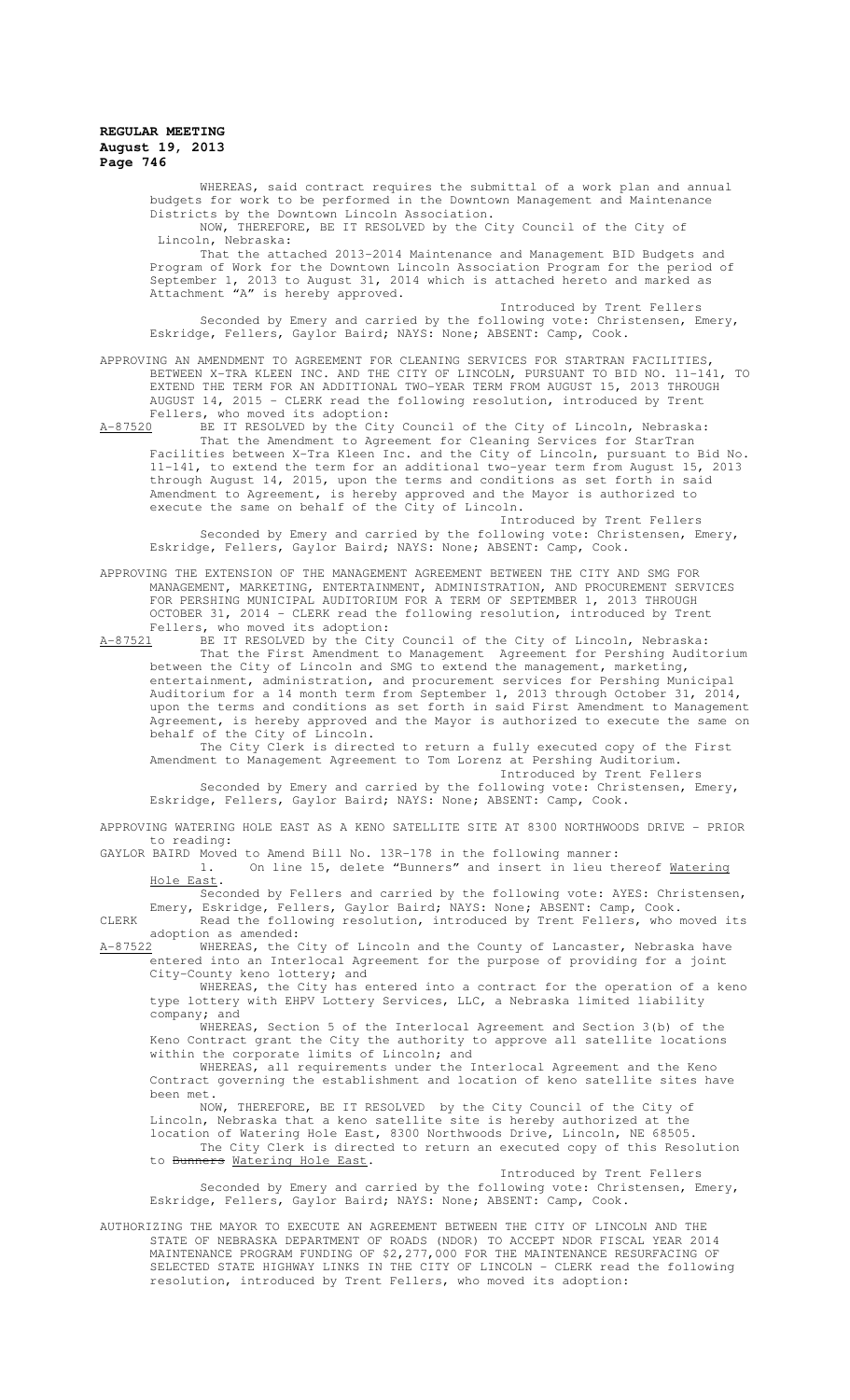A-87523 BE IT RESOLVED by the City Council of the City of Lincoln, Nebraska: That the attached Agreement between the City of Lincoln and the State of Nebraska Department of Roads for Fiscal Year 2014 Maintenance Program funding for the resurfacing of selected state highway links within the City of Lincoln, in the amount of \$2,277,000.00, in accordance with the terms and conditions contained in said Agreement, is hereby approved and the Mayor is authorized to execute the same on behalf of the City of Lincoln.

The City Clerk is directed to return the executed copies of the Agreement to the Public Works and Utilities Department, for transmittal and execution by the State Department of Roads.

Introduced by Trent Fellers Seconded by Emery and carried by the following vote: Christensen, Emery, Eskridge, Fellers, Gaylor Baird; NAYS: None; ABSENT: Camp, Cook.

#### AUTHORIZING THE MAYOR TO EXECUTE AN AGREEMENT BETWEEN THE CITY OF LINCOLN AND THE STATE OF NEBRASKA DEPARTMENT OF ROADS (NDOR) TO ACCEPT NDOR FISCAL YEAR 2014 CONSTRUCTION PROGRAM FUNDING OF \$480,000 FOR THE RESURFACING OF SELECTED STATE HIGHWAY LINKS IN THE CITY OF LINCOLN - CLERK read the following resolution, introduced by Trent Fellers, who moved its adoption:

A-87524 BE IT RESOLVED by the City Council of the City of Lincoln, Nebraska: That the attached Agreement between the City of Lincoln and the State of Nebraska Department of Roads for Fiscal Year 2014 Construction Program funding for the resurfacing of selected state highway links within the City of Lincoln, in the amount of \$480,000.00, in accordance with the terms and conditions contained in said Agreement, is hereby approved and the Mayor is authorized to execute the same on behalf of the City of Lincoln.

The City Clerk is directed to return the executed copies of the Agreement to the Public Works and Utilities Department, for transmittal and execution by the State Department of Roads.

Introduced by Trent Fellers Seconded by Emery and carried by the following vote: Christensen, Emery, Eskridge, Fellers, Gaylor Baird; NAYS: None; ABSENT: Camp, Cook.

# **ORDINANCE - 3<sup>RD</sup> READING & RELATED RESOLUTIONS (as required) - NONE**

# **ORDINANCES - 1ST READING & RELATED RESOLUTIONS (as required)**

- AMENDING SECTION 27.06.180 OF THE LINCOLN MUNICIPAL CODE RELATING TO THE MANUFACTURE, PROCESSING, STORAGE AND DISTRIBUTION USE GROUP BY AMENDING THE MANUFACTURING, PROCESSING, STORAGE AND DISTRIBUTION USE GROUP TABLE TO SHOW OUTDOOR VEHICLE STORAGE AS A PERMITTED USE IN THE B-4, I-1 AND I-3 ZONING DISTRICTS AND TO SHOW OPEN STORAGE AS A PERMITTED USE IN THE I-3 ZONING DISTRICT - CLERK read an ordinance, introduced by Leirion Gaylor Baird, amending Section 27.06.180 of the Lincoln Municipal Code relating to the Manufacture, Processing, Storage and Distribution Use Group by amending the Manufacturing, Processing, Storage and Distribution Use Group Table to show outdoor vehicle storage as permitted use in the B-4, I-1 and I-3 zoning districts and to show open storage as a permitted use in the I-3 zoning district; and repealing Section 27.06.180 of the Lincoln Municipal Code as hitherto existing, the first time.
- VACATION NO. 13001 VACATING THE SOUTH 10 FEET OF J STREET BETWEEN S. 5TH AND S. 6TH STREETS, THE WEST 10 FEET OF S. 6TH STREET BETWEEN J AND H STREETS AND THE NORTH 17 FEET OF G STREET BETWEEN S. 4TH AND S. 6TH STREETS - CLERK read an ordinance, introduced by Leirion Gaylor Baird, vacating the south 10 feet of J Street between S.  $5^{\text{th}}$  and S.  $6^{\text{th}}$  Streets, the west 10 feet of S.  $6^{\text{th}}$  Street between J and H Streets and the north 17 feet of G Street between S. 4<sup>th</sup> and S. 6<sup>th</sup> Streets and retaining title thereto in the City of Lincoln, Lancaster County, Nebraska, the first time.
- AMENDING SECTION 9.20.050 OF THE LINCOLN MUNICIPAL CODE RELATING TO DISTURBING THE PEACE TO CLARIFY THAT THE PENALTY FOR SUCH OFFENSE INCLUDES THE OPTION OF BOTH A FINE AND IMPRISONMENT IN THE COUNTY JAIL - CLERK read an ordinance, introduced by Leirion Gaylor Baird, amending Section 9.20.050 of the Lincoln Municipal Code, relating to disturbing the peace to clarify that the penalty for such offense includes the option of both a fine and imprisonment in the county jail; and repealing Section 9.20.050 of the Lincoln Municipal Code as hitherto existing, the first time.

### **RESOLUTIONS - 1ST READING - ADVANCE NOTICE**

- AMENDING RESOLUTION NO. A-86822 TO CHANGE THE PORTION OF THE LOCAL GOVERNMENT MISCELLANEOUS EXPENDITURES POLICY REGARDING MEAL REIMBURSEMENT TO TIE THE CITY'S MEAL REIMBURSEMENT RATE TO THE APPROVED FEDERAL RATE. (RELATED ITEMS: 13R-181, 13R-182, 13R-183, 13-96)
- AMENDING THE 2012-2014 CITY OF LINCOLN BIENNIAL OPERATING BUDGET FOR THE 2013-2014 FISCAL YEAR. (RELATED ITEMS: 13R-181, 13R-182, 13R-183, 13-96)
- APPROVING A SCHEDULE OF FEES THE CITY MAY CHARGE FOR AMBULANCE SERVICE.(RELATED ITEMS: 13R-181, 13R-182, 13R-183, 13-96)